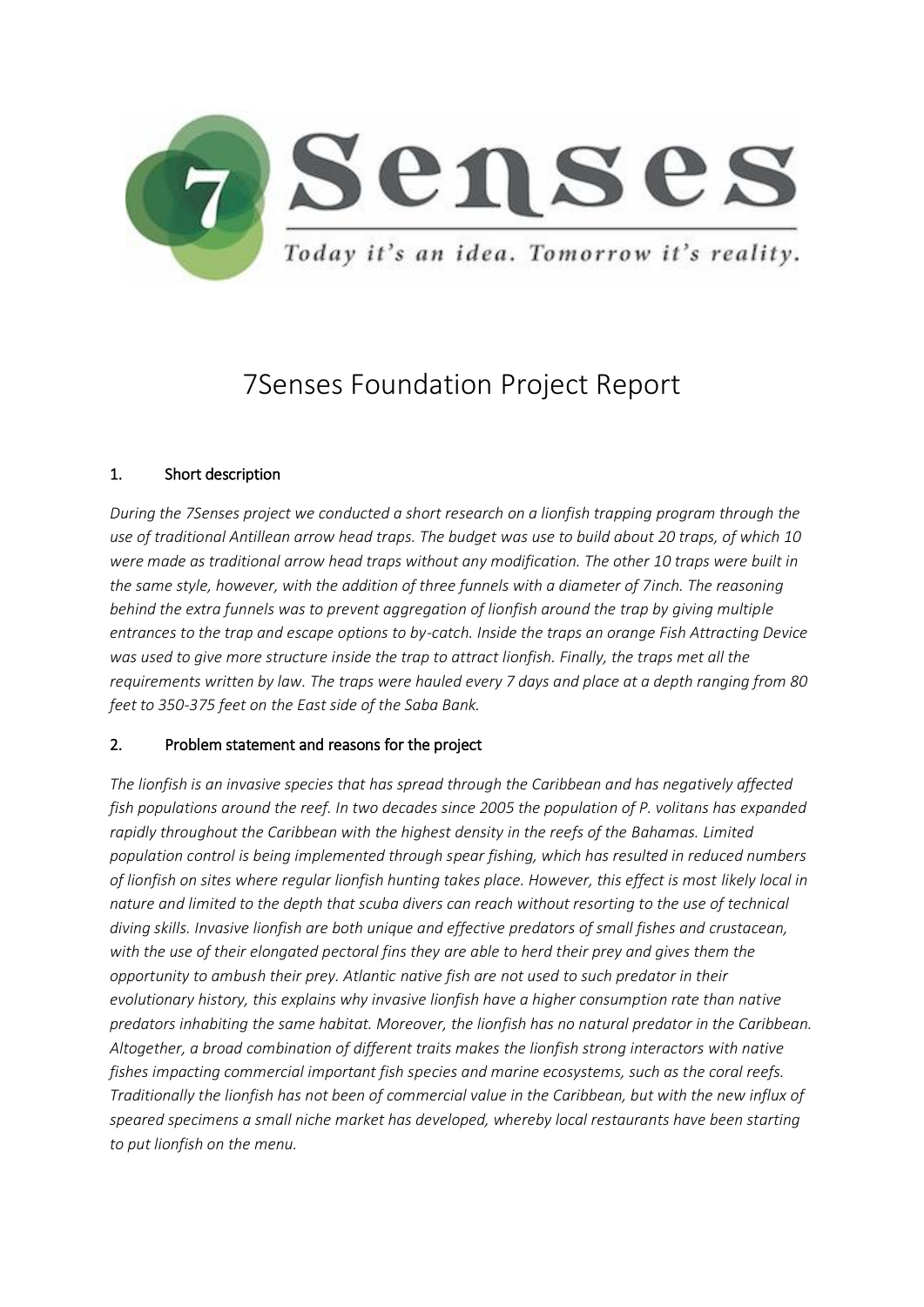*However, on the Saba Bank, most likely similar to other places in the Caribbean, commercial fishermen are catching lionfish in their 'red fish' (several species of deep-water snapper), indicating that at depth these fish also occur in potentially large numbers. This finding was corroborated by visual sightings in a submersible surveying Bonaire waters finding large numbers of lionfish between 50 and 300 meters of depth, inaccessible to humans without the use of advanced diving gear or submersible vessel.*

*There has been some research aiming to develop traps specifically aimed at lionfish in order to catch them from greater depth. Many individuals have designed traps and several organizations have been able to enhance the design into traps that could potentially catch large numbers of lionfish per trap.* 

*Saban fishermen have seen a decline in 'red fish' populations over the past decades and have unanimously agreed to implement a closed season on the Saba Bank in which no 'red fish' trapping is allowed for 6 months. To investigate possibilities for a viable commercial alternative, a pilot project to commercialize lionfish trapping on the Saba Bank will be investigated. This concept was discussed with fishermen and all fishermen support the project.*

## 3. Project approach

*We used a total of 30 traps of which 10 went missing of which the cause or reasoning of it is unknown. The longest soaking time was 21 days. Originally most of the traps were placed at a depth of 80-90 feet. Through the study we added up extra length to the rope to reach depths of 120-130 meters. One fishermen participated in the research by providing boat assistance almost every week for about 7 to 8 months (\$100 per day and kept all the by-catch that he was able to sell). The traps were placed on the East side of the Saba Bank. Most of the materials were bought from a local supplier in St. Maarten and other materials were important from Atlantic & Gulf Fishing Supplies in Miami.* 

## 4. Execution of the project

*We started with 20 traditional/Antillean arrowhead traps. After the first couple of weeks the traps were lost and only found a couple weeks ago (end of October) by one of our fishermen. The deployment of the traps started in May and will be ended by mid-December so we can start the experimental design again to be able to show significant results and exclude factors that may have been influencing our catches. Traps were hauled with the help of fishermen by supplying them with a \$100 compensation for hauling our traps weekly.* 

# 5. Results of the project

*A total of a 166 lionfish were caught during the 20 weeks of hauling. The average size of lionfish caught was approximately 28 cm at an average depth of 225 feet/69 meters. All local restaurants on Saba have a demand for lionfish. Brigadoon, a restaurant located in Windward side of Saba, has a constant supply of lionfish and has lionfish year-round on their menu. Prices on Saba are mostly USD \$4/lb, but can differ throughout the Caribbean region and up to New York in the United States. Prices in the United States can go up to USD \$30/filet. Neighbouring islands of Saba, such as St. Maarten will buy lionfish for USD \$5-8/lbs. St. Barts has a policy on food quality for lionfish because of the presence of the ciguatera toxin in the lionfish meat. This prevents Saban fishermen from selling the lionfish caught on the Saba Bank to St. Barts. As far as we know today, lionfish from the Saba Bank does not have ciguatera and does not pose any threat to human health. To prove the concentration of the ciguatera toxin samples from lionfish will be collected and tested.*